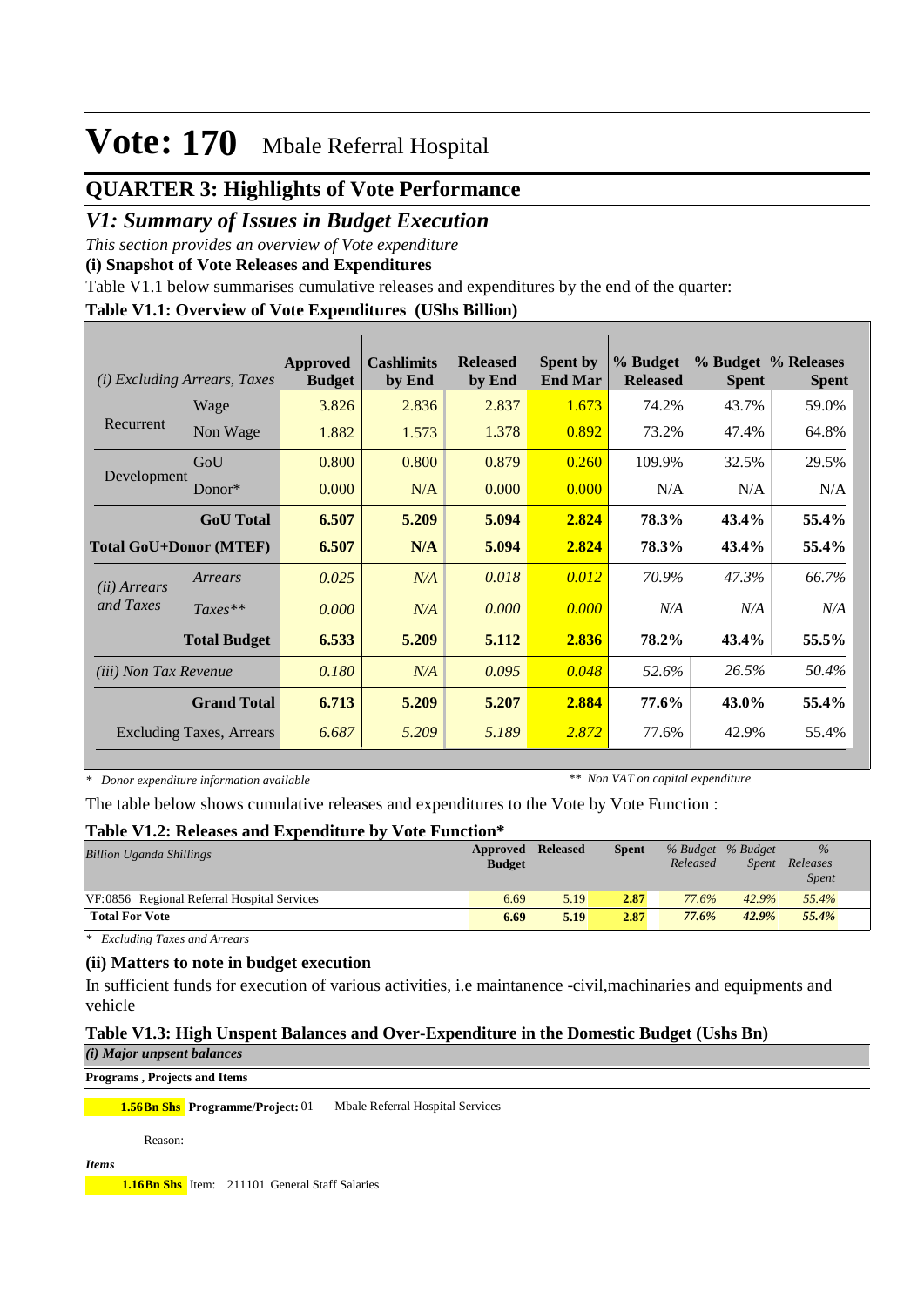## **QUARTER 3: Highlights of Vote Performance**

Reason:

|              | <b>Programs, Projects and Items</b> |                                                                                   |
|--------------|-------------------------------------|-----------------------------------------------------------------------------------|
|              |                                     | <b>0.62 Bn Shs</b> Programme/Project: 1004 Mbale Rehabilitation Referral Hospital |
|              | Reason:                             |                                                                                   |
| <b>Items</b> |                                     |                                                                                   |
|              |                                     | <b>0.62 Bn Shs</b> Item: 231001 Non Residential buildings (Depreciation)          |
|              | Reason:                             |                                                                                   |
|              |                                     | (ii) Expenditures in excess of the original approved budget                       |
| $*$          | <b>Excluding Taxes and Arrears</b>  |                                                                                   |

## *V2: Performance Highlights*

*This section provides highlights of output performance, focusing on key outputs and actions impelemented to improve section performance.*

### **Table V2.1: Key Vote Output Indicators and Expenditures\***

| <b>Approved Budget and</b><br>Vote, Vote Function<br><b>Key Output</b><br><b>Planned outputs</b>      |                                         |         | <b>Cumulative Expenditure</b><br>and Performance   |       | <b>Status and Reasons for</b><br>any Variation from Plans                                |       |
|-------------------------------------------------------------------------------------------------------|-----------------------------------------|---------|----------------------------------------------------|-------|------------------------------------------------------------------------------------------|-------|
| Vote Function: 0856 Regional Referral Hospital Services                                               |                                         |         |                                                    |       |                                                                                          |       |
| <b>Output: 085601</b>                                                                                 | inpatients services                     |         |                                                    |       |                                                                                          |       |
| Description of Performance: 62,000 patients to be attended<br>to.<br>Average length of stay is 5 days |                                         |         | 43,284 patients admitted                           |       |                                                                                          |       |
|                                                                                                       | Bed occupancy rate 85%                  |         |                                                    |       |                                                                                          |       |
| Performance Indicators:                                                                               |                                         |         |                                                    |       |                                                                                          |       |
| No. of in patients admitted                                                                           |                                         | 62,000  |                                                    |       |                                                                                          |       |
| Bed occupancy rate<br>(inpatients)                                                                    |                                         | 85      |                                                    | 81    |                                                                                          |       |
| Average rate of stay for<br>inpatients (no. days)                                                     |                                         | 5       |                                                    | 3     |                                                                                          |       |
| <b>Output Cost:</b>                                                                                   | UShs Bn:                                | 0.741   | UShs Bn:                                           | 0.294 | % Budget Spent:                                                                          | 39.7% |
| <b>Output: 085602</b>                                                                                 | <b>Outpatient services</b>              |         |                                                    |       |                                                                                          |       |
| Description of Performance: 104,000 out patients cases to be 73,533 patients seen in                  | seen                                    |         | outpatient department as by end<br>of Febrary 2015 |       | Due to increased numbers of<br>diebits patients and high blood<br>pressure in the region |       |
| Performance Indicators:                                                                               |                                         |         |                                                    |       |                                                                                          |       |
| No. of specialised<br>outpatients attended to                                                         |                                         | 5,800   |                                                    | 11000 |                                                                                          |       |
| No. of general outpatients<br>attended to                                                             |                                         | 104,000 |                                                    | 73533 |                                                                                          |       |
| <b>Output Cost:</b>                                                                                   | UShs Bn:                                | 0.417   | <b>UShs Bn:</b>                                    | 0.192 | % Budget Spent:                                                                          | 46.1% |
| <b>Output: 085604</b>                                                                                 | <b>Diagnostic services</b>              |         |                                                    |       |                                                                                          |       |
| Description of Performance: 72,000 LAB TEST TO BE                                                     | DONE, 45,000 X-RAY TO BE<br><b>DONE</b> |         | 73292 lab tests and imaging<br>done                |       | Availbity of x-ray films and utra<br>sound material                                      |       |
| Performance Indicators:                                                                               |                                         |         |                                                    |       |                                                                                          |       |
| Patient xrays (imaging)                                                                               |                                         | 45,000  |                                                    | 47409 |                                                                                          |       |
| No. of labs/tests                                                                                     |                                         | 72,000  |                                                    | 73292 |                                                                                          |       |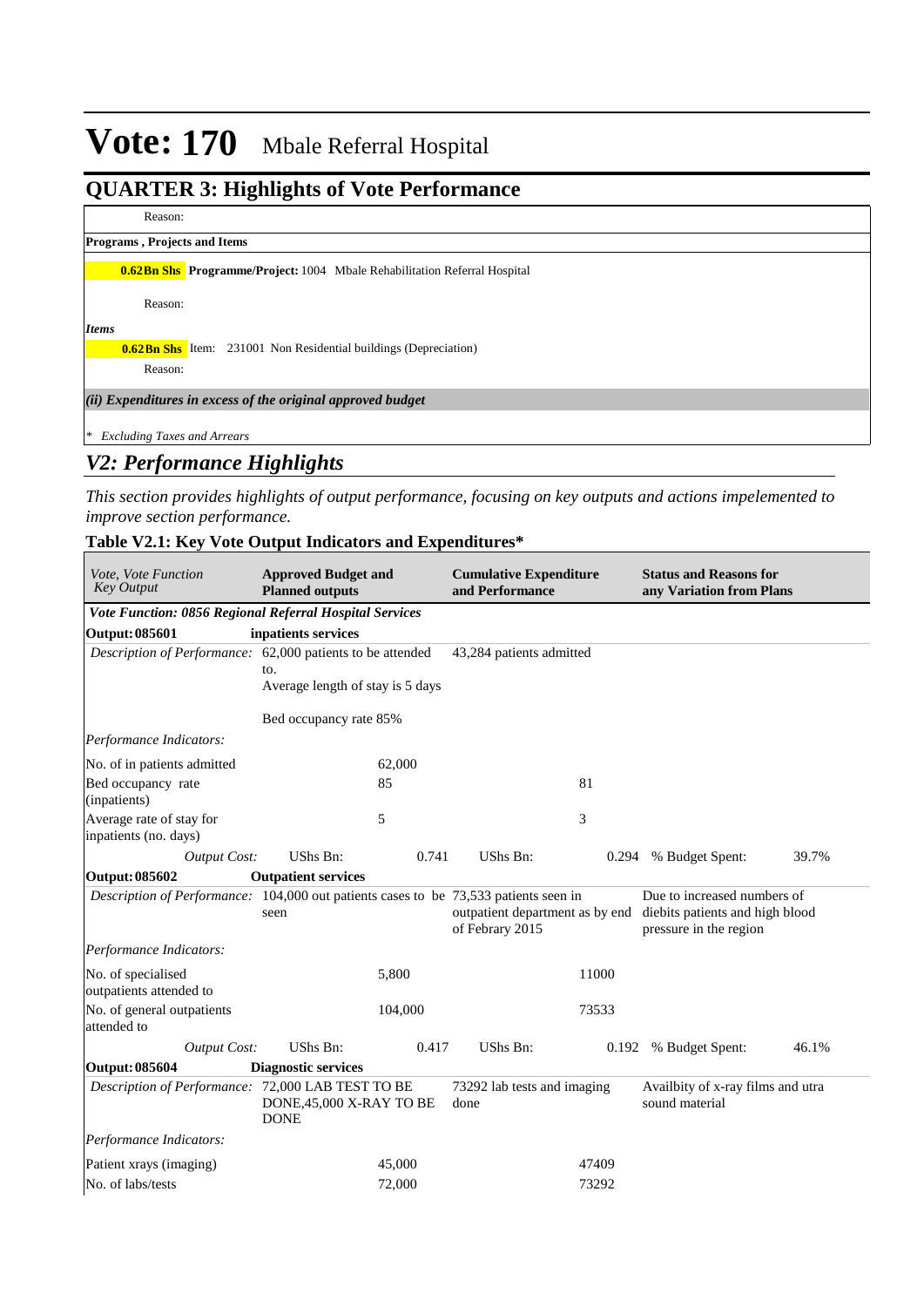## **QUARTER 3: Highlights of Vote Performance**

| Vote, Vote Function<br><b>Key Output</b>               | <b>Approved Budget and</b><br><b>Planned outputs</b>                                                                |       | <b>Cumulative Expenditure</b><br>and Performance |       | <b>Status and Reasons for</b><br>any Variation from Plans |       |
|--------------------------------------------------------|---------------------------------------------------------------------------------------------------------------------|-------|--------------------------------------------------|-------|-----------------------------------------------------------|-------|
| <b>Output Cost:</b>                                    | UShs Bn:                                                                                                            | 0.110 | <b>UShs Bn:</b>                                  |       | 0.035 % Budget Spent:                                     | 32.1% |
| <b>Output: 085605</b>                                  | <b>Hospital Management and support services</b>                                                                     |       |                                                  |       |                                                           |       |
| Description of Performance:                            |                                                                                                                     |       |                                                  |       |                                                           |       |
| <b>Output Cost:</b>                                    | UShs Bn:                                                                                                            | 4.537 | UShs Bn:                                         |       | 2.035 % Budget Spent:                                     | 44.9% |
| <b>Output: 085606</b>                                  | Prevention and rehabilitation services                                                                              |       |                                                  |       |                                                           |       |
| Description of Performance: 17000 ANC cases seen, 4800 | cases of specialized clinics,<br>2500 cases of pysiothrapy cases<br>to be seen and 9000 children to<br>be immunized |       |                                                  |       |                                                           |       |
| Performance Indicators:                                |                                                                                                                     |       |                                                  |       |                                                           |       |
| No. of people receiving<br>family planning services    | 2,500                                                                                                               |       |                                                  |       |                                                           |       |
| No. of people immunised                                | 9,000                                                                                                               |       |                                                  |       |                                                           |       |
| No. of antenatal cases                                 | 17,000                                                                                                              |       |                                                  |       |                                                           |       |
| <b>Output Cost:</b>                                    | UShs Bn:                                                                                                            | 0.060 | <b>UShs Bn:</b>                                  | 0.027 | % Budget Spent:                                           | 44.1% |
| Output: 085683                                         | OPD and other ward construction and rehabilitation                                                                  |       |                                                  |       |                                                           |       |
| Description of Performance: Construction of surgical   | complex                                                                                                             |       |                                                  |       |                                                           |       |
| Performance Indicators:                                |                                                                                                                     |       |                                                  |       |                                                           |       |
| No. of other wards<br>rehabilitated                    | $\theta$                                                                                                            |       |                                                  |       |                                                           |       |
| No. of other wards<br>constructed                      | 1                                                                                                                   |       |                                                  |       |                                                           |       |
| No. of OPD wards<br>rehabilitated                      | $\theta$                                                                                                            |       |                                                  |       |                                                           |       |
| No. of OPD wards<br>constructed                        | $\theta$                                                                                                            |       |                                                  |       |                                                           |       |
| <b>Output Cost:</b>                                    | UShs Bn:                                                                                                            | 0.800 | <b>UShs Bn:</b>                                  | 0.260 | % Budget Spent:                                           | 32.5% |
| <b>Vote Function Cost</b>                              | <b>UShs Bn:</b>                                                                                                     |       | 6.687 UShs Bn:                                   |       | 2.872 % Budget Spent:                                     | 42.9% |
| <b>Cost of Vote Services:</b>                          | UShs Bn:                                                                                                            |       | 6.687 UShs Bn:                                   |       | 2.872 % Budget Spent:                                     | 42.9% |

*\* Excluding Taxes and Arrears*

#### **Table V2.2: Implementing Actions to Improve Vote Performance**

| <b>Planned Actions:</b>                                  | <b>Actual Actions:</b> | <b>Reasons for Variation</b>                               |
|----------------------------------------------------------|------------------------|------------------------------------------------------------|
| Vote: 170 Mbale Referral Hospital                        |                        |                                                            |
| Vote Function: 08 56 Regional Referral Hospital Services |                        |                                                            |
| Inventory updtaed regulaly                               | To delare vacant posts | Due to mandetory retirement, death and<br>normal transfers |

## *V3: Details of Releases and Expenditure*

*This section provides a comprehensive summary of the outputs delivered by the Vote and further details of Vote expenditures by Vote Function and Expenditure Item.*

### **Table V3.1: GoU Releases and Expenditure by Output\***

| <b>Billion Uganda Shillings</b>             | Approved Released<br><b>Budget</b> |      | Spent | $%$ GoU<br><b>Budget</b> | $%$ GoU<br>Budget | $%$ GoU<br>Releases |
|---------------------------------------------|------------------------------------|------|-------|--------------------------|-------------------|---------------------|
|                                             |                                    |      |       | Released                 | <b>Spent</b>      | <i>Spent</i>        |
| VF:0856 Regional Referral Hospital Services | 6.51                               | 5.09 | 2.82  | 78.3%                    | 43.4%             | 55.4%               |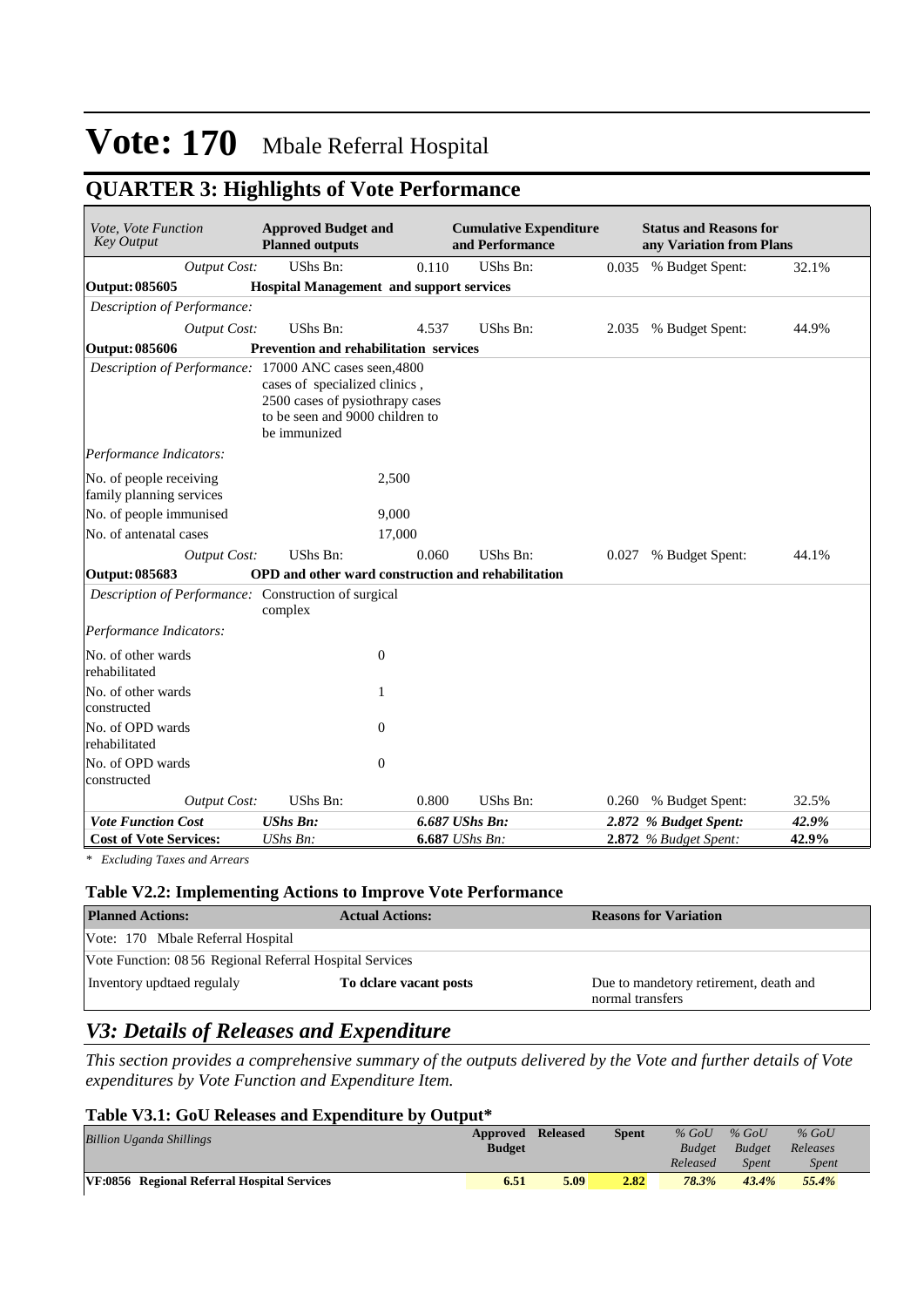## **QUARTER 3: Highlights of Vote Performance**

| Class: Outputs Provided                                   | 5.71 | 4.21 | 2.56 | 73.8%     | 44.9% | 60.9%   |
|-----------------------------------------------------------|------|------|------|-----------|-------|---------|
| 085601 Inpatient services                                 | 0.61 | 0.45 | 0.29 | 73.6%     | 48.5% | 65.9%   |
| 085602 Outpatient services                                | 0.40 | 0.29 | 0.19 | 71.4%     | 47.6% | 66.6%   |
| 085604 Diagnostic services                                | 0.08 | 0.06 | 0.04 | 75.0%     | 45.4% | 60.5%   |
| 085605 Hospital Management and support services           | 4.54 | 3.36 | 2.01 | 74.1%     | 44.3% | 59.9%   |
| 085606 Prevention and rehabilitation services             | 0.06 | 0.05 | 0.03 | 75.0%     | 44.1% | 58.8%   |
| 085607 Immunisation Services                              | 0.02 | 0.02 | 0.01 | 75.0%     | 24.8% | 33.1%   |
| Class: Capital Purchases                                  | 0.80 | 0.88 | 0.26 | $109.9\%$ | 32.5% | 29.5%   |
| 085681 Staff houses construction and rehabilitation       | 0.00 | 0.88 | 0.00 | N/A       | N/A   | $0.0\%$ |
| 085683 OPD and other ward construction and rehabilitation | 0.80 | 0.00 | 0.26 | $0.0\%$   | 32.5% | N/A     |
| <b>Total For Vote</b>                                     | 6.51 | 5.09 | 2.82 | 78.3%     | 43.4% | 55.4%   |
|                                                           |      |      |      |           |       |         |

*\* Excluding Taxes and Arrears*

## **Table V3.2: 2014/15 GoU Expenditure by Item**

| <b>Billion Uganda Shillings</b>                          | <b>Approved</b><br><b>Budget</b> | <b>Releases</b> | <b>Expend-</b><br>iture | % Budged<br><b>Released</b> | % Budget<br><b>Spent</b> | %Releases<br><b>Spent</b> |
|----------------------------------------------------------|----------------------------------|-----------------|-------------------------|-----------------------------|--------------------------|---------------------------|
| <b>Output Class: Outputs Provided</b>                    | 5.71                             | 4.21            | 2.56                    | 73.8%                       | 44.9%                    | 60.9%                     |
| 211101 General Staff Salaries                            | 3.83                             | 2.84            | 1.67                    | 74.2%                       | 43.7%                    | 59.0%                     |
| 211103 Allowances                                        | 0.16                             | 0.11            | 0.07                    | 70.3%                       | 46.3%                    | 65.9%                     |
| 213001 Medical expenses (To employees)                   | 0.01                             | 0.01            | 0.01                    | 75.1%                       | 49.5%                    | 66.0%                     |
| 213002 Incapacity, death benefits and funeral expenses   | 0.01                             | 0.01            | 0.01                    | 64.4%                       | 42.9%                    | 66.7%                     |
| 221001 Advertising and Public Relations                  | 0.01                             | 0.00            | 0.00                    | 75.0%                       | 50.0%                    | 66.7%                     |
| 221002 Workshops and Seminars                            | 0.03                             | 0.02            | 0.01                    | 69.3%                       | 44.1%                    | 63.6%                     |
| 221003 Staff Training                                    | 0.05                             | 0.04            | 0.02                    | 75.0%                       | 45.8%                    | 61.1%                     |
| 221005 Hire of Venue (chairs, projector, etc)            | 0.01                             | 0.01            | 0.00                    | 75.0%                       | 6.2%                     | 8.3%                      |
| 221007 Books, Periodicals & Newspapers                   | 0.00                             | 0.00            | 0.00                    | 75.0%                       | 44.8%                    | 59.7%                     |
| 221008 Computer supplies and Information Technology (IT) | 0.02                             | 0.01            | 0.01                    | 75.0%                       | 50.0%                    | 66.6%                     |
| 221009 Welfare and Entertainment                         | 0.04                             | 0.03            | 0.02                    | 75.0%                       | 50.0%                    | 66.7%                     |
| 221010 Special Meals and Drinks                          | 0.07                             | 0.05            | 0.04                    | 81.8%                       | 54.4%                    | 66.5%                     |
| 221011 Printing, Stationery, Photocopying and Binding    | 0.06                             | 0.03            | 0.02                    | 56.6%                       | 28.3%                    | 50.0%                     |
| 221012 Small Office Equipment                            | 0.02                             | 0.01            | 0.01                    | 75.0%                       | 50.0%                    | 66.7%                     |
| 221014 Bank Charges and other Bank related costs         | 0.00                             | 0.00            | 0.00                    | 0.0%                        | 0.0%                     | N/A                       |
| 221016 IFMS Recurrent costs                              | 0.02                             | 0.01            | 0.01                    | 75.0%                       | 50.0%                    | 66.7%                     |
| 222001 Telecommunications                                | 0.01                             | 0.01            | 0.00                    | 75.0%                       | 49.8%                    | 66.4%                     |
| 222002 Postage and Courier                               | 0.00                             | 0.00            | 0.00                    | 75.0%                       | 44.9%                    | 59.9%                     |
| 222003 Information and communications technology (ICT)   | 0.02                             | 0.01            | 0.01                    | 75.0%                       | 50.0%                    | 66.7%                     |
| 223001 Property Expenses                                 | 0.02                             | 0.01            | 0.01                    | 75.0%                       | 49.9%                    | 66.5%                     |
| 223003 Rent – (Produced Assets) to private entities      | 0.01                             | 0.01            | 0.01                    | 74.8%                       | 49.9%                    | 66.7%                     |
| 223004 Guard and Security services                       | 0.00                             | 0.00            | 0.00                    | 0.0%                        | 0.0%                     | N/A                       |
| 223005 Electricity                                       | 0.20                             | 0.15            | 0.10                    | 75.0%                       | 50.0%                    | 66.7%                     |
| 223006 Water                                             | 0.15                             | 0.12            | 0.08                    | 75.0%                       | 50.0%                    | 66.7%                     |
| 223007 Other Utilities- (fuel, gas, firewood, charcoal)  | 0.02                             | 0.01            | 0.01                    | 75.0%                       | 49.6%                    | 66.1%                     |
| 224004 Cleaning and Sanitation                           | 0.13                             | 0.10            | 0.07                    | 75.0%                       | 50.0%                    | 66.7%                     |
| 224005 Uniforms, Beddings and Protective Gear            | 0.06                             | 0.05            | 0.03                    | 75.0%                       | 43.6%                    | 58.1%                     |
| 225001 Consultancy Services- Short term                  | 0.12                             | 0.09            | 0.06                    | 75.0%                       | 49.8%                    | 66.5%                     |
| 227001 Travel inland                                     | 0.06                             | 0.03            | 0.02                    | 57.2%                       | 38.1%                    | 66.6%                     |
| 227002 Travel abroad                                     | 0.01                             | 0.01            | 0.01                    | 75.0%                       | 45.6%                    | 60.8%                     |
| 227004 Fuel, Lubricants and Oils                         | 0.10                             | 0.07            | 0.04                    | 75.0%                       | 44.0%                    | 58.7%                     |
| 228001 Maintenance - Civil                               | 0.11                             | 0.08            | 0.06                    | 75.0%                       | 50.0%                    | 66.7%                     |
| 228002 Maintenance - Vehicles                            | 0.04                             | 0.03            | 0.02                    | 70.2%                       | 46.4%                    | 66.2%                     |
| 228003 Maintenance – Machinery, Equipment & Furniture    | 0.28                             | 0.21            | 0.14                    | 75.0%                       | 49.6%                    | 66.2%                     |
| 228004 Maintenance – Other                               | 0.04                             | 0.03            | 0.02                    | 75.0%                       | 49.9%                    | 66.5%                     |
| <b>Output Class: Capital Purchases</b>                   | 0.80                             | 0.88            | 0.26                    | 109.9%                      | 32.5%                    | 29.5%                     |